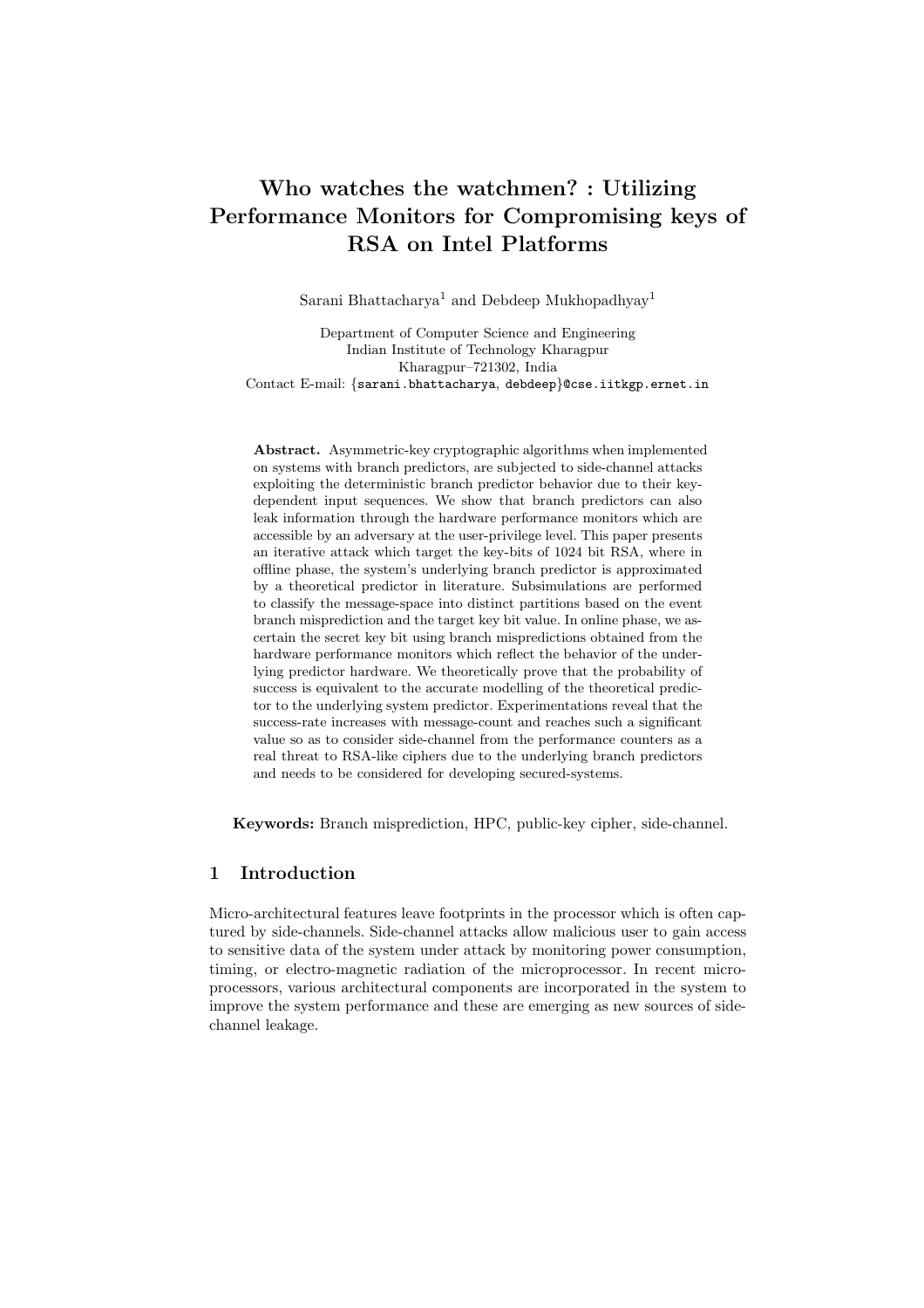In the pioneering work in [7] it was first shown that the time to process different inputs can be used as a side-channel information to find the exponent bits of the secret keys for RSA, Diffie-Hellman, DSS etc. In [1], the penalty for mispredicted branches in number of clock cycles is observed as side-channel to identify the data dependent operations of the public-key cryptosystem. On a standard RSA implementation, four different types of attacks were performed exploiting the Branch Prediction Unit (BPU) by using both synchronous and asynchronous techniques. Using timing as the side-channel in [1], the misprediction information is modeled to identify the secret key. While in the synchronous and asynchronous attacks the Branch Target Buffer (BTB) is modified by the attacker to surface the attack.

Hardware performance counters (HPCs) are a set of special- purpose registers to store the counts of hardware-related activities within the microprocessor. These counters contain rich source of information of the internal activities of the processor and hence can find usage for both attacks and their countermeasures. In [12], [11], these HPCs are exploited as side-channels for time based cache attacks. HPC L1 and L2 D-cache miss counters have been exploited as sidechannels in [12] for performing timing based cache attacks on symmetric-key algorithms, like AES. While the paper shows that the HPCs can be used as potential source of leakage, the attacks were sensitive to noise introduced through loops, branches and also compiler optimizations to retain the tables. In this paper, we show that asymmetric ciphers like RSA, which does not have tables and have several branches and due to the underlying algorithm and the internal multipliers used, can be successfully attacked by monitoring the event branch miss through HPCs.

In this attack, we target the branch-predictors which were previously shown to lead to attacks using timing as side-channel [1]. Several research work has been developed to thwart these attacks by fuzzying the timestamp counters, adding noise etc. However, we show that powerful side-channels may still exist through the HPCs which monitor the branch misses at the user-privilege. Interestingly, we show through real experiments that though the underlying branch predictors are unknown, the attacker can approximate them by theoretical models which correlate well with the actual statistics of branch misses. Using these approximations, one can launch an attack and successfully recover a full 1024-bits key of RSA algorithm implemented with key bit dependent conditional operations. The modular exponentiation of RSA has been implemented using both naïve square and multiply and Montgomery ladder, while the underlying multiplication and squaring has been implemented using Montgomery's method. The attack iteratively recovers the key bits and has two distinct phases:

- An offline phase, during which the system branch predictor is approximated by a theoretical model (namely, two-bit, two-level adaptive predictor) and is used to classify the message space into distinct partitions based on the event of branch misprediction and assuming the value of the  $i^{th}$  key bit.
- In the online phase, we perform the actual attack to ascertain the  $i^{th}$  key bit using the branch mispredictions obtained from the values of the performance monitors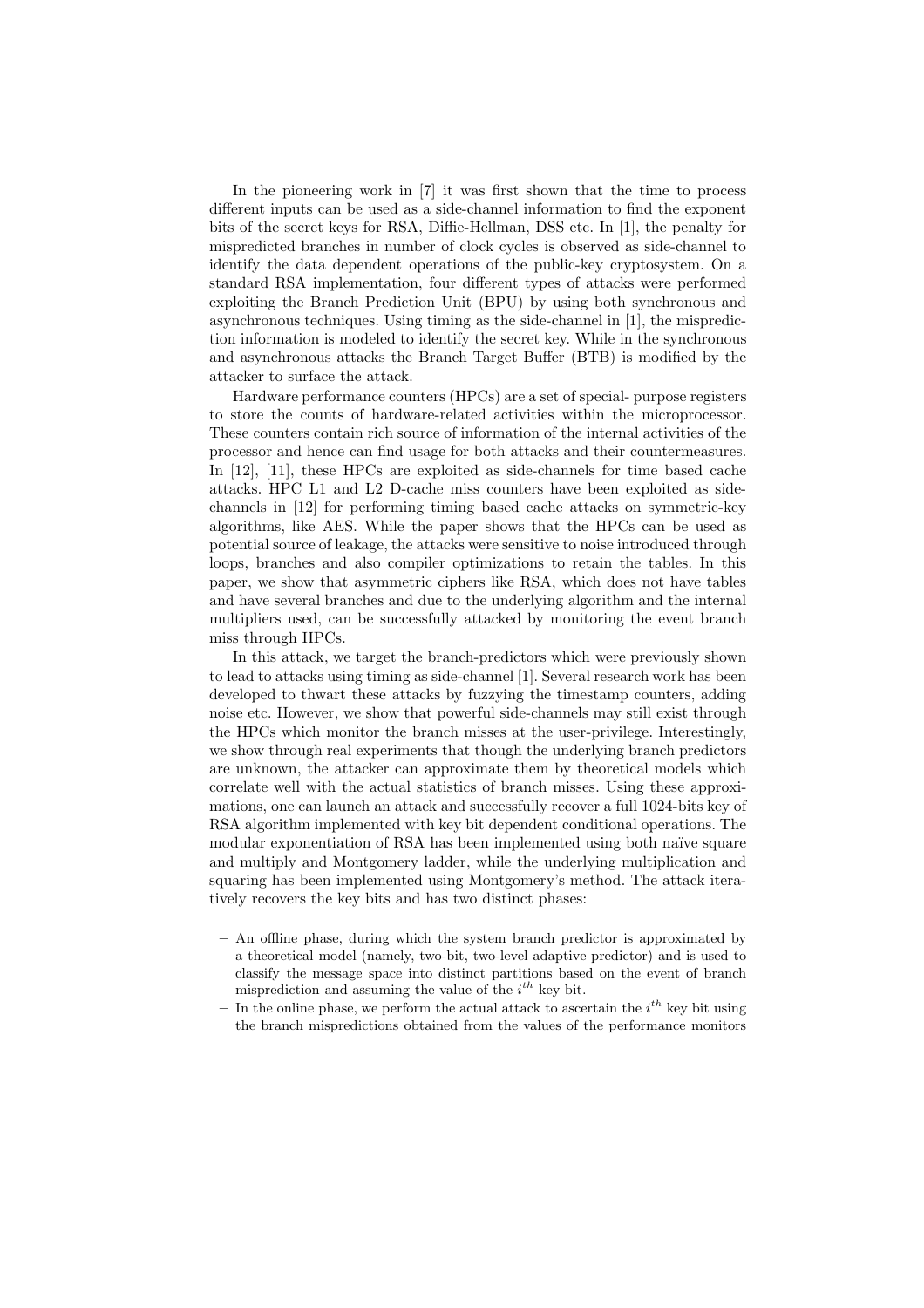which provides us with the real information of the branch miss due to the actual predictor hardware in the architecture.

We provide a theoretical proof to justify that the probability of success is equivalent to how closely the theoretical predictor models the underlying system predictor hardware to guess the  $i<sup>th</sup>$  bit correctly. It is also noted that success probability increases with number of messages and reaches a significant value to consider the side-channels due to performance counters a real threat to RSAlike ciphers exploiting the underlying branch predictors. What makes this result more relevant is the fact that protections which fuzz the timing channels are not sufficient to thwart these attacks, and presents performance counters as a distinct side-channel which needs to be considered for developing secured systems.

In the later part of this paper, we extend our attack to the RSA-OAEP randomized padding procedure where we target the decryption phase of the implementation and the branch miss side-channel information of the entire decoding procedure can be successfully exploited to reveal the secret exponent.

The organization of the paper is as follows:- The following Section 2 provides a brief idea on modular exponentiation algorithms and some well-known predictor algorithms. In Section 3 we demonstrate the vulnerability due to the event "branch-misses" as side-channel. The attack algorithm is described in Section 4 with the detailed analysis on the retrieval of secret key bits in two phases. A formal analysis on the success of the algorithm is presented in Section 5. Section 6 provides the experimental validation for the attack strategy. A brief discussion on the future prospects of the work and some probable countermeasures are provided in Section 7 and final section concludes the work we present here.

# 2 Preliminaries

In this section, we provide a background on some key-concepts, which include some implementation algorithms for public-key ciphers and some well-known branch predictors which have been subjected to attack.

# 2.1 Exponentiation Algorithms and Underlying Multiplication Primitive

In RSA-like asymmetric-key cryptographic algorithms, inputs $(M)$  are encrypted and decrypted by performing modular exponentiation with modulus N on public or private keys represented as  $n$  bit binary string. While during encryption the  $\alpha$  exponent(e) is public, the target for attackers is the exponentiation carried out while decryption, where the secret key(d) is used as the exponent. The most popular algorithm to implement modular exponentiation is the square and multiply algorithm. The square and multiply algorithm as described in Algorithm 1, performs squaring at each step, while there is a conditional multiplication operation which is performed only if the exponent bits are set. This algorithm performs unbalanced instruction execution conditioned on the exponent bits. Due to this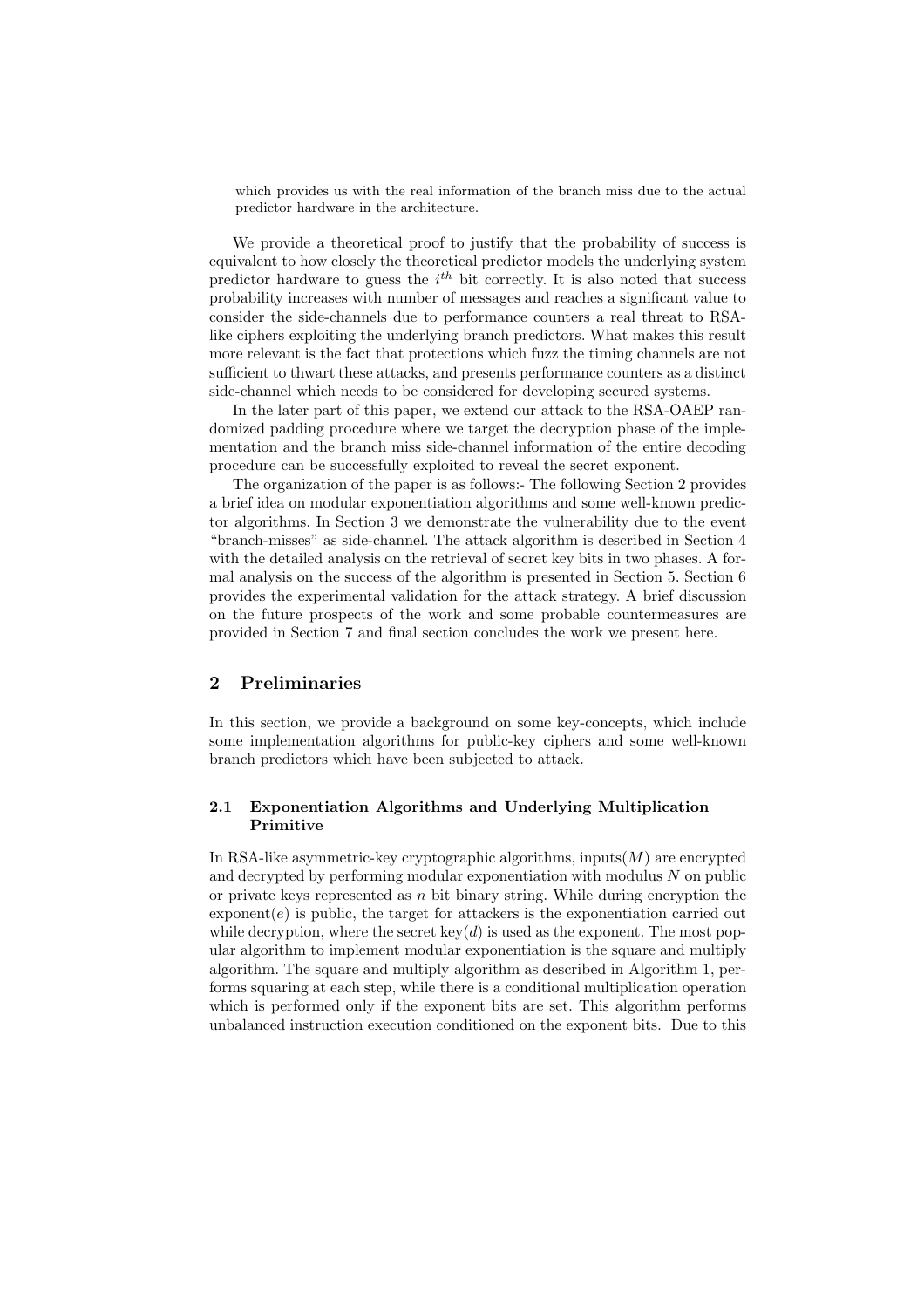#### Algorithm 1: Binary version of Square & Multiply Exponentiation



#### Algorithm 2: Montgomery Ladder Algorithm

| begin                               |  |
|-------------------------------------|--|
| $R_0 \leftarrow 1$                  |  |
| $R_1 \leftarrow M$                  |  |
| for <i>i</i> from $0$ to $n-1$ do   |  |
| if $d_i = 0$ then                   |  |
| $R_1 \leftarrow (R_0 * R_1) \mod N$ |  |
| $R_0 \leftarrow (R_0 * R_0) \mod N$ |  |
| end                                 |  |
| else if $d_i = 1$ then              |  |
| $R_0 \leftarrow (R_0 * R_1) \mod N$ |  |
| $R_1 \leftarrow (R_1 * R_1) \mod N$ |  |
| end                                 |  |
| end                                 |  |
| return $R_0$                        |  |
| end                                 |  |

extra computation step(which is being conditioned on the secret exponent bit), simple power attacks (SPA) and timing attacks exploit this conditional instruction execution and eventually retrieves the secret exponent.

A naïve modification to protect the side-channel leakage of square and multiply exponentiation algorithm is to have a balanced instruction execution and is proposed in the Montgomery ladder algorithm [6] explained in Algorithm 2. This algorithm performs the entire exponentiation by alternatively modifying the values of two dummy variables depending on the exponent bits. Algorithm 2 has both "if" and "else" statements, and everytime one of the two possible sets of instructions are getting executed. Unlike the square and multiply, here the number of squarings and multiplications executed will always be constant and equal to the length of the key which inhibits simple power and timing attack.

A highly efficient algorithm for performing modular squaring and modular multiplication operation (in these modular exponentiation algorithms) is the Montgomery Multiplication Algorithm [9], since it avoids the time consuming integer division operation. Montgomery Multiplication as in Algorithm 3 computes modular multiplication of form  $a * b \pmod{N}$ . If the RSA modulus N is a k-bit number then a variable R is assumed to be  $2^k$ . Montgomery Multiplication calculates  $Z = A * B * R^{-1}(\text{mod}N)$  where  $A = a * R(\text{mod}N), B = b * R(\text{mod}N)$ and  $R^{-1} * R = 1 \pmod{N}$ . There is an extra reduction step at the 4<sup>th</sup> line of the Algorithm 3 which is particularly of interest to the attackers. The conditional execution of the reduction statement depend on the inputs, thus can be exploited in modular exponentiation scenario to surface a timing attack.

In situations when both public key exponent  $e$  and input  $m$  are small then the modular exponentiation can be reverted efficiently and the encryption fails to ful-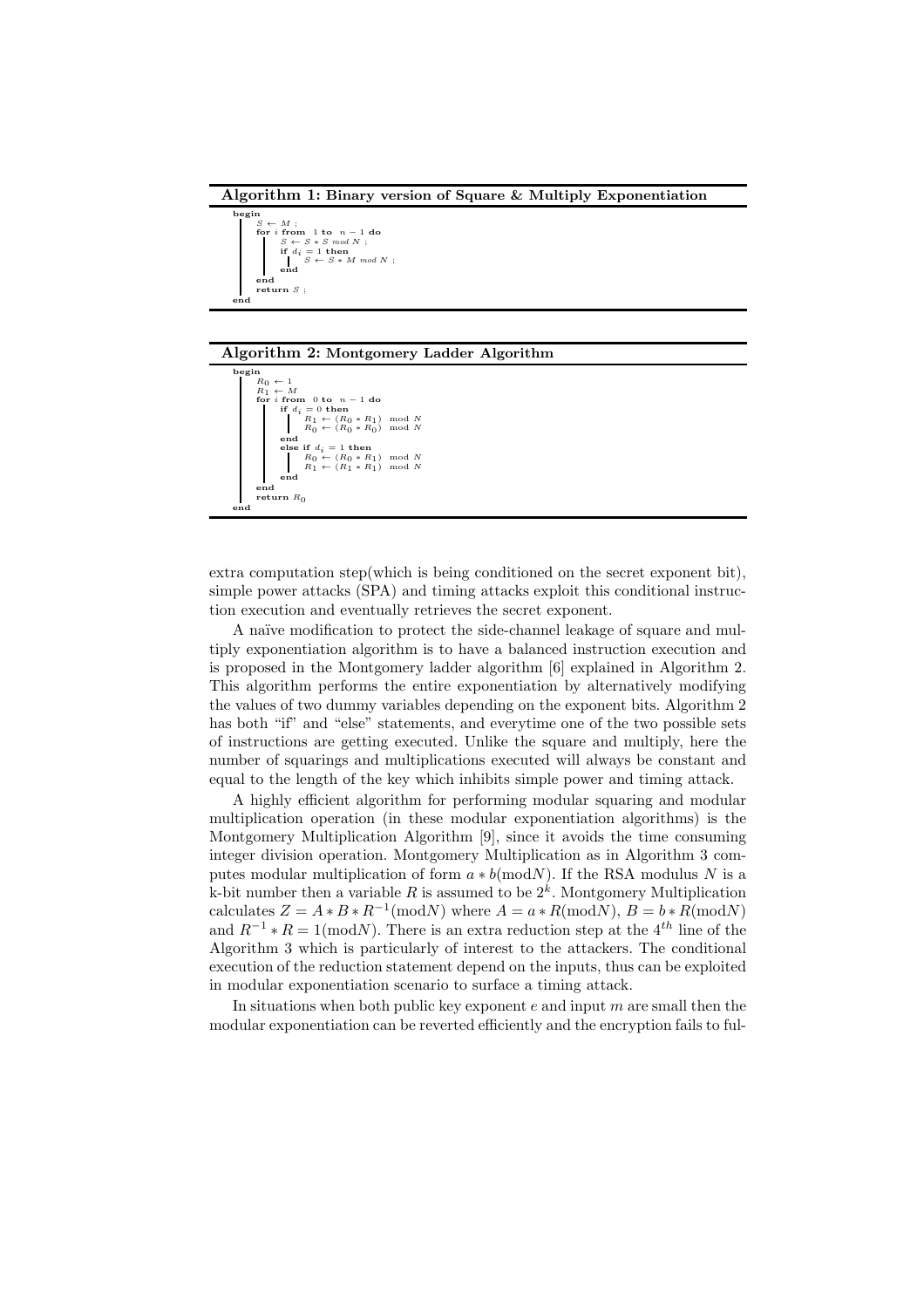#### Algorithm 3: Montgomery Multiplication Algorithm

```
begin
            S \leftarrow (S + (S * N^{-1} \mod R) * N) / R ;<br>if S > N then<br>\begin{array}{c} 1 \quad S \leftarrow S - N ; \end{array}end
            return S ;
end
```
fill the criteria for asymmetric key ciphers. RSA being a deterministic algorithm is not semantically secure and an intelligent adversary can launch known ciphertext attacks on this cipher. This effectively leads to message padding schemes which encodes messages first then allows encryption on these encoded messages. In the next subsection a brief overview of randomized message padding procedure is provided.

#### 2.2 RSA-OAEP Randomized Padding Scheme

RSA encryption along with PKCS#1 v1.5 encoding was shown to be insecure in [3] as it reveals information regarding the plaintexts by examining the ciphertext in polynomial time. To overcome this security problems of the chosen ciphertext attacks, OAEP encoding scheme was introduced to detect any manipulation while decrypting the ciphertext and outputs an error message if any tampering with the ciphertext is performed.

In RSA-OAEP randomized padding procedure, the public key encryption(as in modular exponentiation) is performed on the encoded message (which we refer to as the plaintext) instead of the original message(though in the previously stated algorithms the plaintext is same as the message). The decryption and decoding procedure in RSA-OAEP is reverse to the encryption process and is illustrated in Figure 9. The input ciphertext is decrypted with the secret key to reveal the plaintext. The plaintext while decoded as in Figure 9 refuses to output any message if the specifications of the decrypted ciphertext string is not met. The criteria are illustrated in diagonal boxes in the Figure 9 and if violated, the decoding process outputs "error message". The detailed specifications to the Mask Generation Function(MGF), hash function, selection of parameter and seed generation are provided in [10]. The existing side-channel attacks



Fig. 1. Decryption in RSA-OAEP procedure [8]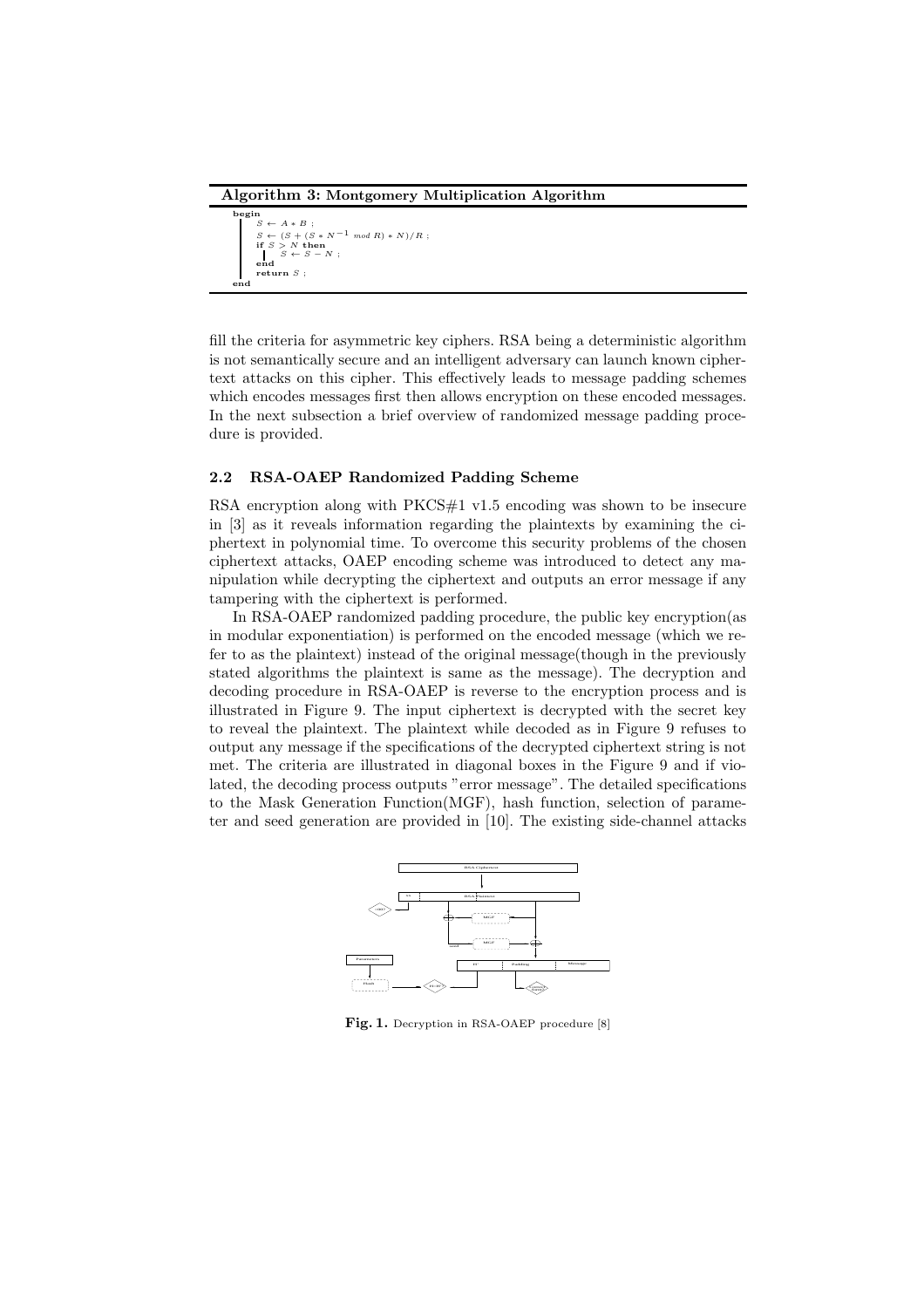against this scheme exploits fault and timing analysis on three checking conditions separately to identify the ciphertexts(which can be decoded to messages successfully) in Chosen-ciphertext attacks.

This paper evaluates the security of implementations of public-key ciphers on standard processors using branch misses from the hardware performance counters(HPCs). The leakage is caused due to the presence of branch predictors in the modern architecture. Some of the very popular branch predictor algorithms are explained in the next subsection.

#### 2.3 Dynamic Branch Predictor

The 2-bit dynamic branch predictor state machine is one of the various predictor algorithms that is most oftenly used in practice [5]. This is a deterministic algorithm predicting next branch to be taken or not taken depending on the history of previously taken branches. In a 2-bit prediction scheme the predictor must miss twice before the prediction changes. But conditional branches that occurs in a regular recurring pattern are not predicted well by this bimodal predictor.

In such cases a two-level adaptive predictor [13] works better as the predictor remembers the last k occurrences of a branch instruction and uses a s-bit prediction function (such as a s-bit predictor) for each of the  $2^k$  history of patterns. The first level of the two level adaptive predictor uses a *branch history register*, which is a shift register storing the history of the last  $k$  branches. The branch history register indices to a second level called *pattern history table*, which can hold  $2^k$  entries, each of s bits. When a conditional branch B is getting predicted, content of the k bit history register is the address to pattern history table.

In the next section we will provide a brief motivation for considering branch misses from performance counters as side-channel to attack public-key ciphers.

# 3 Modelling Branch Miss as Side-Channel from HPC

#### 3.1 Using event Branch-misses as Side-channel

In this work, hardware performance counters(HPCs) are exploited to monitor side-channel information of the number of branch misses on the square and multiply exponentiation algorithm which uses Montgomery multiplication algorithm as subroutine for the operations like squaring and multiplication. As observed in Algorithm 1, the code while in execution can proceed in any of two paths, since the multiplication operation is performed only if the particular exponent bit is set. In addition to this, the Montgomery multiplication subroutine used for the squaring and multiplication operation also has an extra conditional reduction statement which gets executed when the intermediate input exceeds the modulus N. Thus, there exists a side-channel information via the hardware performance event "branch-misses". Though timing side-channel can also be used to monitor the misprediction delays due to branch misses but when we wish to exploit only the branch mispredictions, measuring the time of a misprediction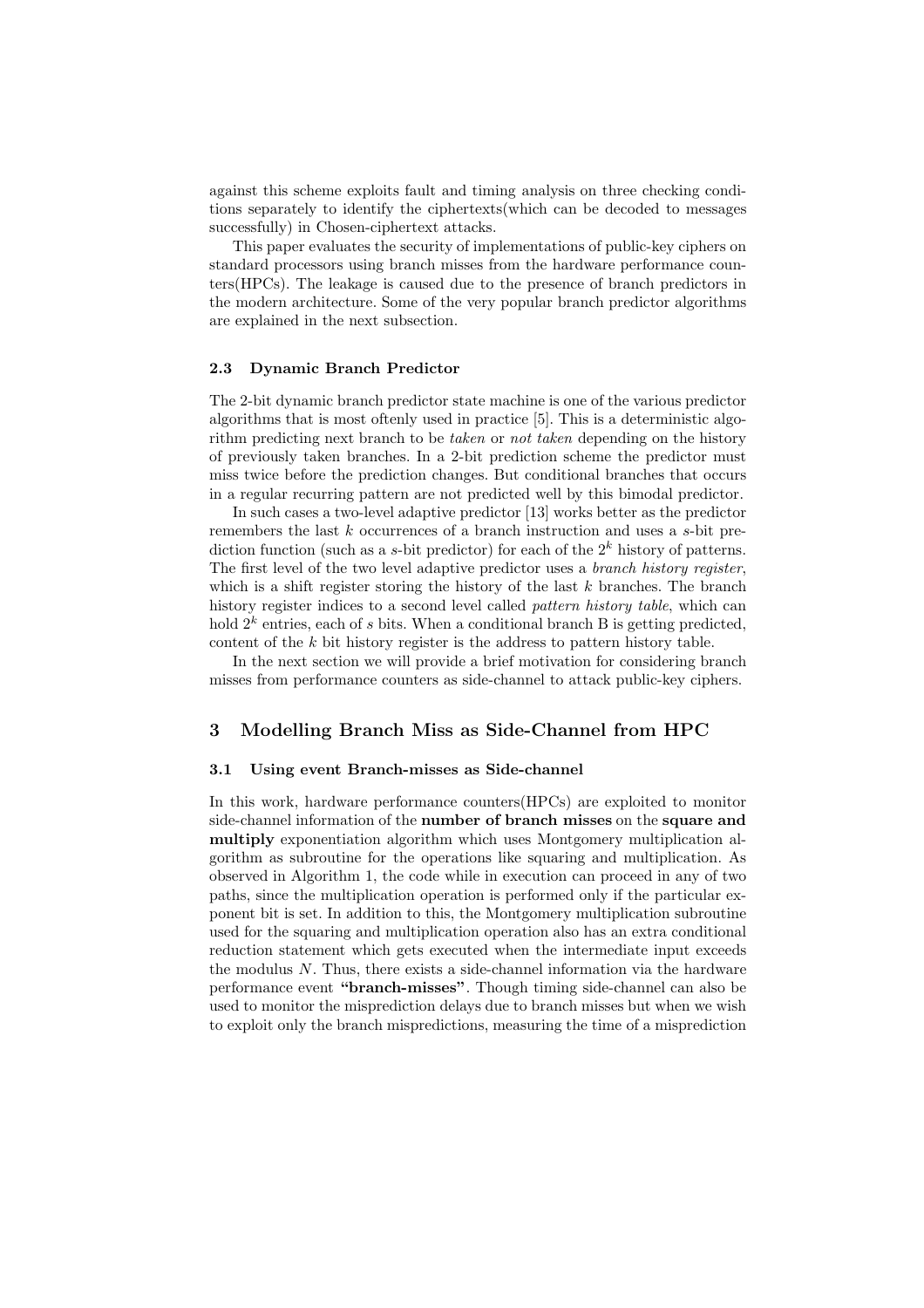delay (of an event when measured from a multitasking system) is less significant compared to actually monitoring the event branch misses through HPCs.

The side-channel leakage through branch miss is caused due to the presence of underlying branch predictor in architecture. Branch misses rely on the ability of the branch predictor to correctly predict future branches to be taken. If the prediction is false, the instruction pipeline is flushed leading to a branch miss. Thus the branch predictors play a major role in correctly predicting the next target instruction and reducing the misprediction penalty.

The performance counters leak information of branch misses while exponentiation operation is performed on the secret exponent bits for the public-key ciphers. The profiling of the HPCs can be done using performance monitoring tools and is considered as a side-channel source since it provides a simple user interface to different hardware event counts.

# 3.2 Strong correlation between two-bit predictor and system branch predictor

State machine of the 2-bit dynamic predictor as explained in Section 2.3 has been extensively used as an underlying predictor in the older versions of the Intel family of microprocessors [4]. But the actual predictor structure in architecture(inbuilt in the recent processors) is not disclosed by the processor manufacturers. In order to monitor the information of branch misses from the HPCs, we aim to exploit a strong correlation of branch misses from the actual inbuilt predictor and some of the well-known predictor algorithms. In order to approximate the branch mispredictions from system's underlying predictor algorithm, we first made an installation of Perf tool on Linux OS Ubuntu 12.04.1 LTS to monitor the event "branch-misses", which indicates number of branch mispredictions suffered by an executable. The following command can be executed at the user privilege.

\$ perf stat -e branch-misses executable-name

With the aim of approximating the underlying system predictor with the well known 2-bit dynamic predictor, branch misses for performing exponentiation are observed on 10000 separate random keystream, each of 1024 bits on Intel i5 platform. An observation on the number of branch misses simulated from the 2 bit dynamic predictor and the corresponding branch misses as obtained through performance counter values is illustrated in Figure 2. Two sets of information are correlated in the following manner

- Each of these 1024 bit random key is simulated on 2-bit dynamic predictor and the number of branch misses are observed for each of them.
- The number of branch misses are also observed from the performance monitoring tool over the square and multiply exponentiation algorithm for each of the random keystreams. The branch miss information for a particular key is averaged after exponentiations over 1000 inputs to reduce noise.
- The number of branch misses obtained from performance counters is found to be increasing as the total number of predicted branch misses on a key-stream increases as in Figure 2.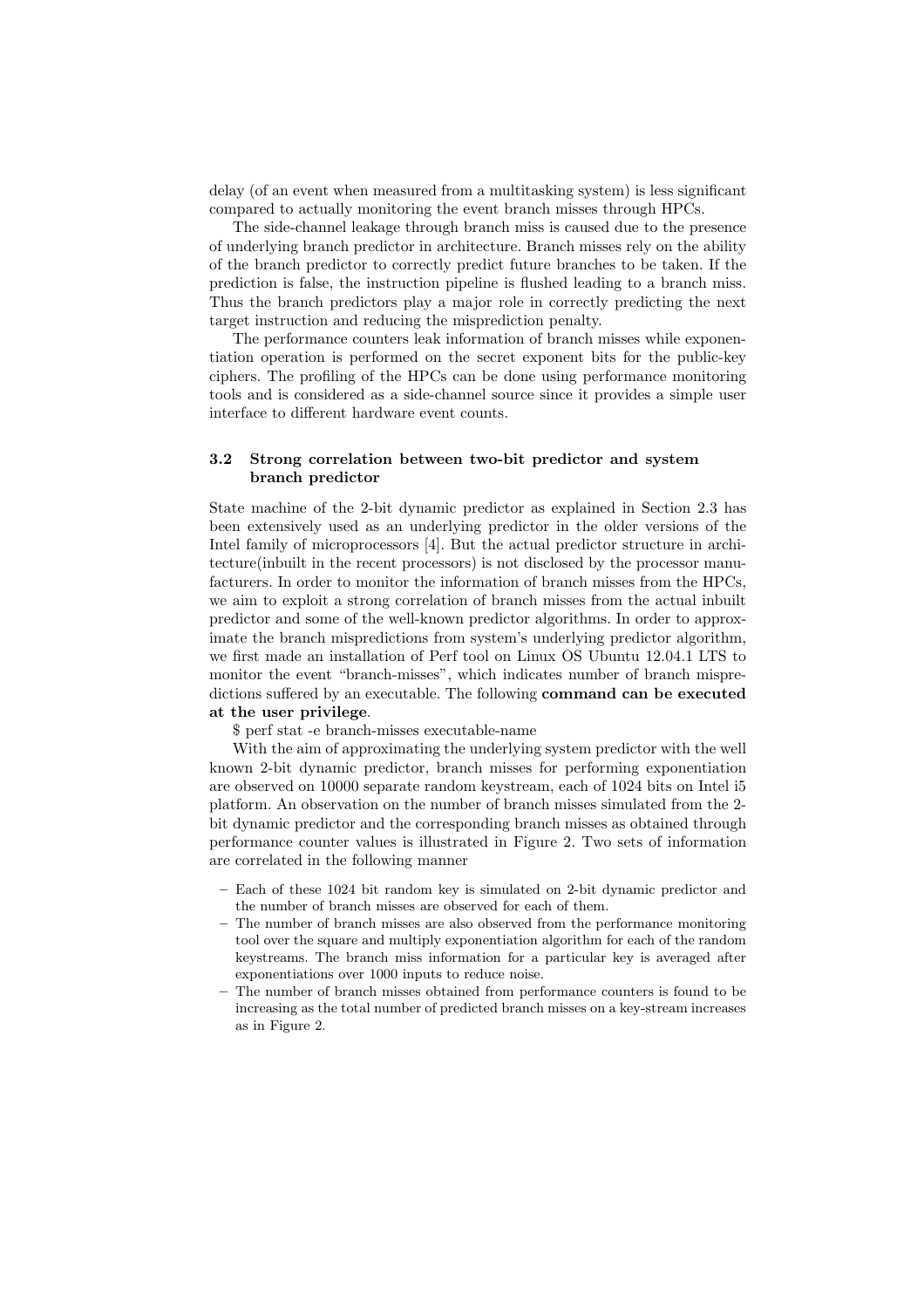

Fig. 2. Variation of branch-misses from performance counters with increase in branch miss from 2-bit predictor algorithm

The absolute values of branch misses obtained from HPCs as plotted in Figure 2 are much larger than the theoretically simulated values of the 2-bit predictor algorithm. It may appear to the observer to be counter-intuitive since the actual branch predictors in hardware are much sophisticated compared to the primitive 2-bit dynamic predictor. But the rationale behind this may be explained as that the HPCs report branch miss statistics for the entire execution of the executable and thus are affected by the environmental running processes as well.

A direct correlation is observed in Figure 2 for the branch misses from performance counters and branch misses from the simulated 2-bit dynamic predictor over a sample of exponent bitstream. This confirms our assumption of 2-bit dynamic predictor being an approximation to the underlying system branch predictor and in our work, we modelled this strong effect of the bimodal predictor to exploit the side-channel leakage of branch misses from the performance counters. As a further extension, we also perform the attack by approximating the branch predictor by a two level adaptive predictor, where the second level is a dynamic 2-bit predictor model itself. We later show that the accuracy of our attack improves with the correlation between the actual and the model assumed, which is quite high as also supported by our experiments.

# 4 Attack Algorithm featuring Performance counters monitoring branch misses

In the attack algorithm, we claim to identify the secret bit by utilizing the behavior of the well known predictor algorithms as an approximation to underlying system branch predictor, to simulate the mispredictions for initial known secret exponent bits over each input ciphertexts. Later we perform an analysis phase based on branch misprediction information from actual HPCs to reveal secret bits. The attack is an adaptation of direct timing attack demonstrated in [1], where the paper talks about observing a separation in timing between distinct input sets, the sets being separated by a hypothetical predictor algorithm. The hypothetical attack scenario presented in [1] cannot be implemented on real systems until and unless the adversary gets to know the actual structure of the branch predictor architecture of the target system. None of the leading processor manufacturers publish their architectural details since this puts their intellectual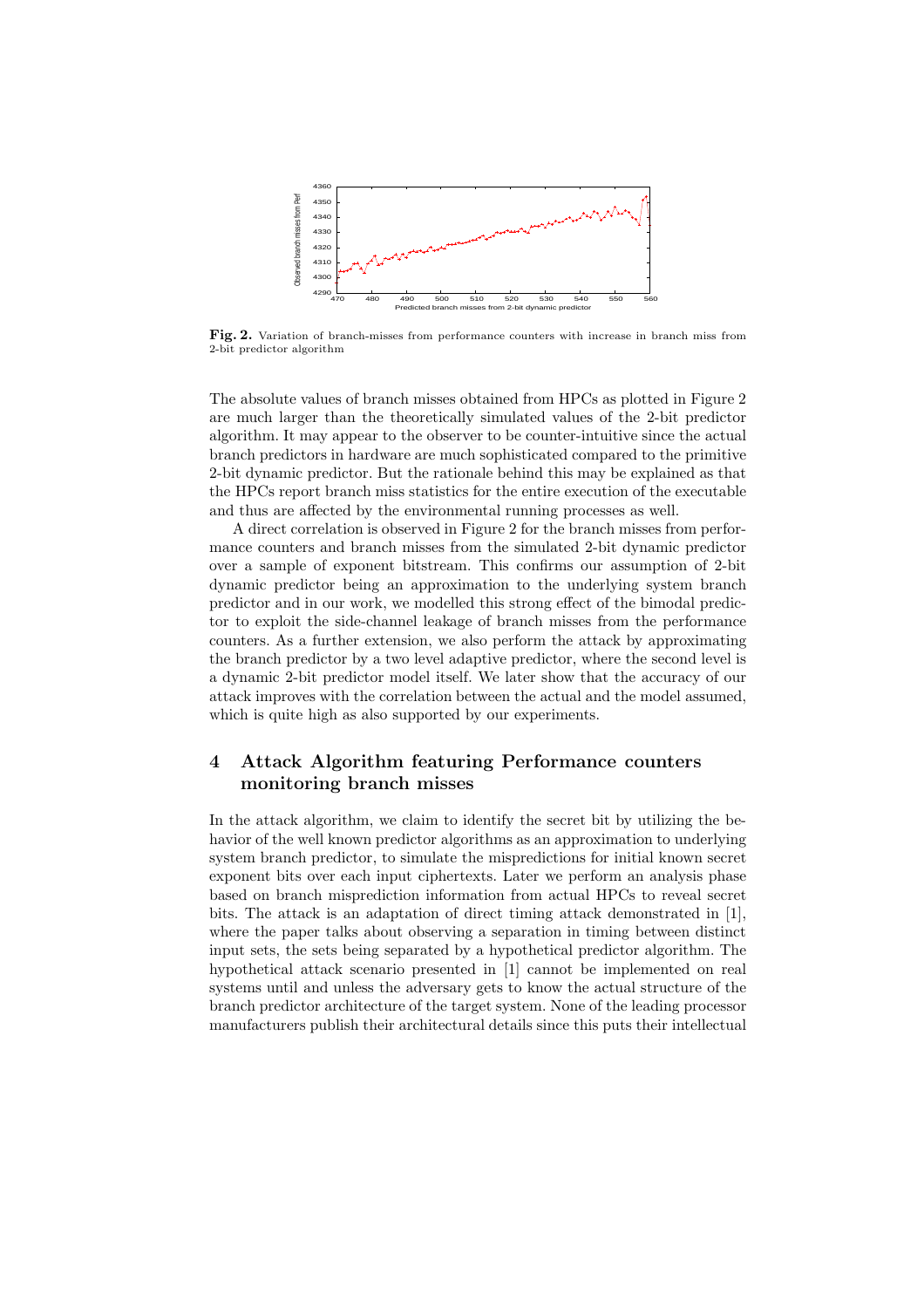property at risk, making the whole idea of proposed attack unrealistic. In this present work, we extend the attack algorithm and the novelty of the work lies in the fact that the adversary, inspite of having no knowledge of the underlying architecture, can actually target real systems and reveal secret exponent bits, exploiting the branch miss as side-channel from HPCs. In order to target real systems, we perform the subsimulations on some well-known predictors like 2-bit dynamic predictor and two-level adaptive predictor as they approximate the real predictor to a great extent in order to partition the entire ciphertext set into smaller ones. In the latter phase, we perform actual experiments using branch misses from HPCs as side-channel to ascertain the secret bit.

#### 4.1 Threat Model for the attack

The basic assumptions of the attack is that the adversary targets the modular exponentiation while RSA decryption is taking place. The attacker knows the first i bits of the private key and he wants to determine next unknown bit  $d_i$  of the key  $(d_0, d_1, \dots, d_i, \dots, d_{n-1})$ . The attack algorithm runs in two phases, where in the offine phase for an input  $m$ , the attacker can only simulate for the partially known bits and the assumed target bit. In this phase, the subsimulations for each input is fed to a predictor model to generate mispredictions and based on this event misprediction, the entire ciphertext set is partitioned. The adversary neither has an access to the HPCs nor any access to do a partial computation on the target machine. Whereas in the online phase, the adversary can only observe branch misses over entire secret key for various input ciphertexts. In this phase, the attacker is not allowed to perform any subsimulation on the secret key.

In the next subsection, we present an iterative attack algorithm in two phases where the following analysis can be performed to identify individual secret key bits one after another.

#### 4.2 Offline Phase

In this phase, the adversary partitions a sample input set  $M$  by simulating the branch mispredictions for the conditional reduction of Montgomery multiplication at the  $(i + 1)^{th}$  squaring step of Square and multiply algorithm. For any input  $m \in M$ , the attacker can simulate the execution of the exponentiation algorithm for the initial  $i$  bits (that are already known) and can generate a trace of branches as  $(t_{m,1}, t_{m,2}, \cdots, t_{m,i})$  following steps of Algorithm 1, 3. Here  $t_{m,i}$  is simulated as either a taken or not taken branch depending whether the conditional reduction branch statement at the  $i<sup>th</sup>$  squaring operation is being executed. As we already have the knowledge of bits  $(d_0, d_1, \dots, d_{i-1})$ , the trace of branches can be simulated by the attacker as  $(t_{m,1}, t_{m,2}, \cdots, t_{m,i})$ .

At this stage, the adversary assumes both  $d_i = 0$  and 1, and separately does the following analysis in the offline phase. Under the assumption of  $d_i$  having value j, where  $j \in \{0, 1\}$ , appropriate value of  $t_{m,i+1}^j$  is simulated. This situation is illustrated in Figure 3. The  $(i+1)^{th}$  squaring (being executed by Montgomery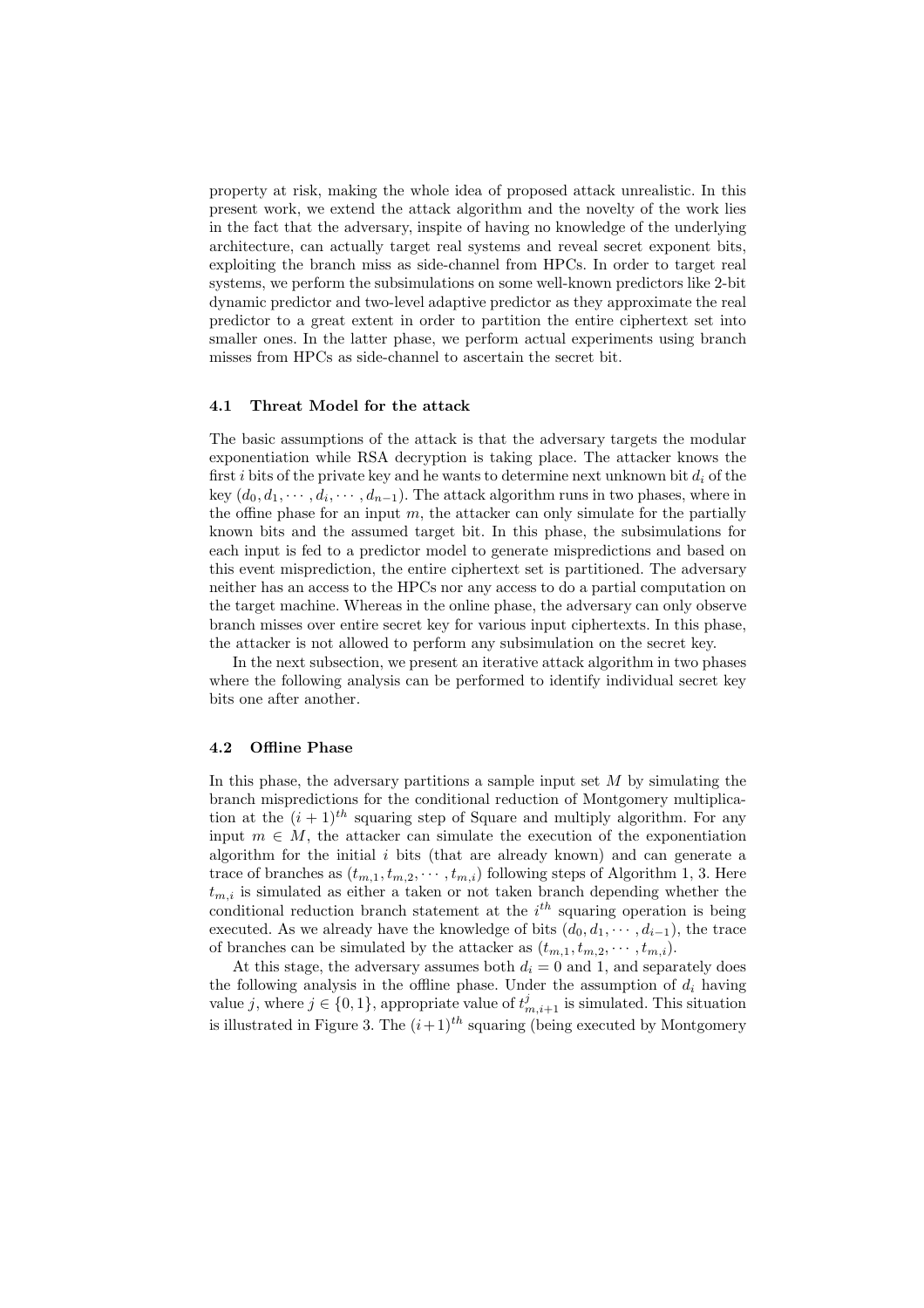

Fig. 3. Partitioning randomly generated Ciphertexts set based on simulated Branch miss Modelling

multiplication subroutine), the execution of an extra reduction step at line 4 (of Montgomery Multiplication as in Algorithm 3) is purely dependent on the sample input  $m$  as well as value of unknown  $d_i$ .

For the simulated branch history traces for a random ciphertext  $m$ , a misprediction occurs at  $(i + 1)^{th}$  squaring only if the theoretically predicted branch for  $(t_{m,1}, t_{m,2}, \cdots, t_{m,i})$  observes a mismatch with the  $t_{m,i+1}^j$ -th branch execution. Let the theoretical predictor be T and  $(i + 1)^{th}$  bit predicted by it be  $p_{m,i+1} = T(t_{m,1}, t_{m,2}, \cdots, t_{m,i}).$  The partitioning of the ciphertext set is performed based on this **simulated misprediction**. The algorithm for partitioning is explained step by step in Algorithm 4 and is also illustrated in Figure 3.

So the attacker can create 4 different sets due to a misprediction event during the Montgomery Multiplication(MM) at  $(i + 1)^{th}$  squaring:

- 1.  $M_1 = \{m|m$  does not cause a miss during MM of  $(i + 1)^{th}$  squaring if  $d_i = 1\}$
- 2.  $M_2 = \{m|m \text{ causes a misprediction during MM of } (i+1)^{th} \text{ squaring if } d_i = 1\}$
- 3.  $M_3 = \{m|m$  does not cause a miss during MM of  $(i + 1)^{th}$  squaring if  $d_i = 0\}$
- 4.  $M_4 = \{m|m$  causes a misprediction during MM of  $(i + 1)^{th}$  squaring if  $d_i = 0\}$

But there may exist a situation for a ciphertext m, such that  $m \in M_2$  and  $m \in M_4$ , which may suffer a misprediction when  $d_i$  is assumed to be 0 as well as 1. Thus these ciphertexts may add to the noise while actually determining the secret bit, as in this case, the event misprediction does not signify whether  $d_i = 0$  or 1. Likewise for the sets  $M_1$  and  $M_3$ . Hence we ensure that there must be no common ciphertexts in sets  $(M_1, M_3)$  and  $(M_2, M_4)$  and the sets should be disjoint. The 4 sets of ciphertexts are generated by the attacker in offline phase.

The Offline phase for the Montgomery Ladder algorithm differs to some extent from subsimulation and misprediction computation of square and multiply. In the Montgomery Ladder Algorithm 2, both the squaring and multiplication operations are conditioned on the exponent bits and in addition to this, there are two sets of squaring and multiplication operations that are getting executed in Algorithm 2. For a input ciphertext  $m$ , when exponent bit is 0 then lines 6,7 are executed otherwise lines 8,9 are getting executed. If we target to observe misprediction for the conditional reductions of the squaring statement, then unlike the square and multiply algorithm, the subsimulation generates two traces for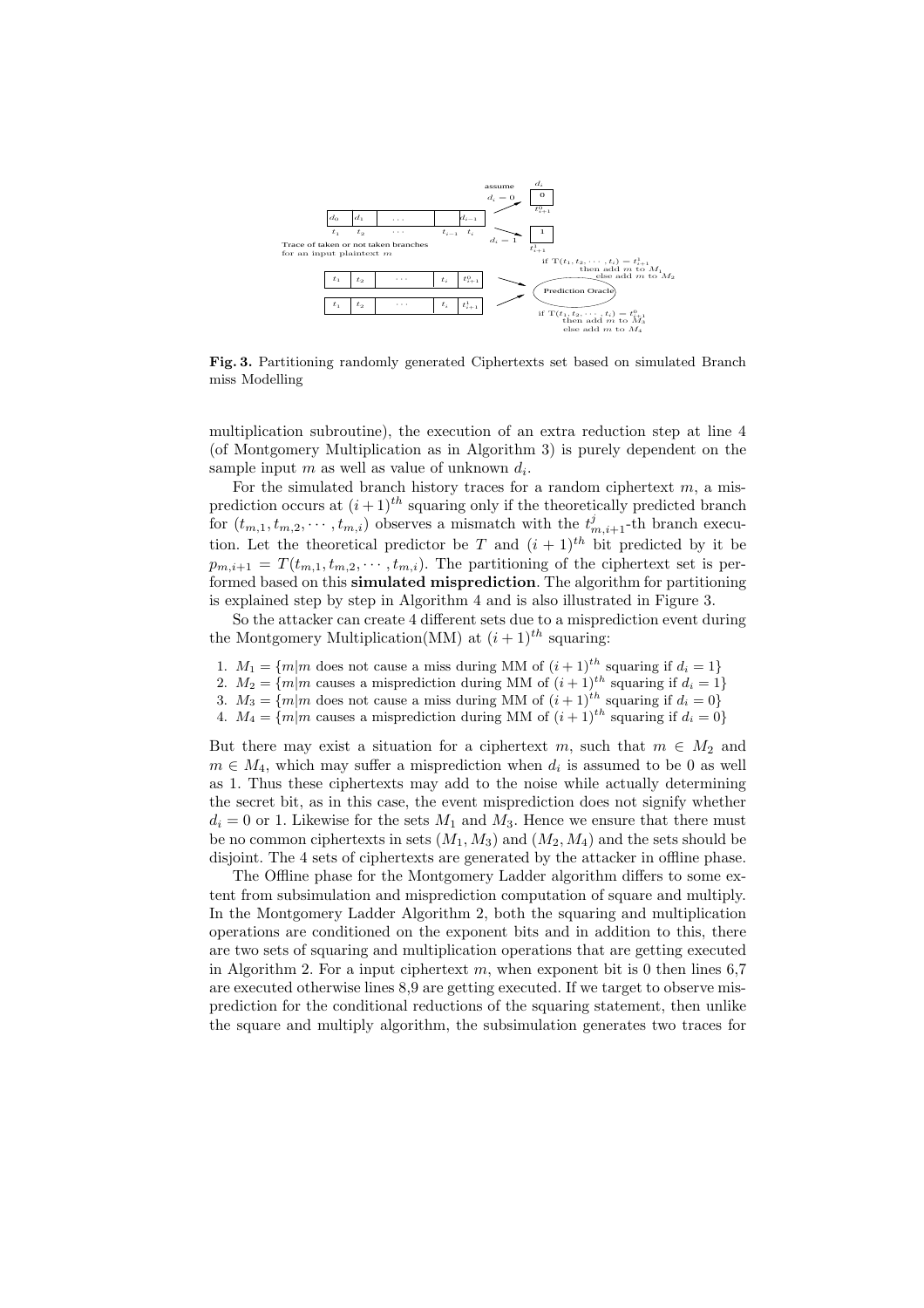

taken and not taken branches (two traces correspond to squarings at line 7 and 9 respectively) for the partially known key. Similar to the previous strategy in order to identify the secret bit  $d_i$ , we assume the target bit  $d_i$  to be both 0 and 1 and separate ciphertext into 4 sets. When we assume  $d_i = 0$ , then mispredictions are simulated over the trace corresponding to line 7 and alternatively for line 9 when  $d_i = 1$ . The partitioning of ciphertexts as well as the Online phase are exactly same as explained for the square and multiply algorithm.

#### 4.3 Online Phase

In the Online phase, branch misses from the HPCs are monitored for execution of cipher over the entire secret key for each ciphertexts in all of the 4 sets while the RSA decryption is taking place. Let the branch mispredictions observed  $\forall m \in M$ from the HPCs for decryption of the cipher, forms a distribution of branch misses and we denote such distribution as  $M$ . Branch misses for exponentiation are monitored on each ciphertexts for these 4 separate sets  $M_1, M_2, M_3, M_4$  for the entire secret key and results in 4 distinct distributions  $\mathcal{M}_{M_1}$ , and so on.

Since the  $i^{th}$  bit of the exponent can either be 0 or 1 and cannot be both at the same time, intuitively from these two pair of sets -  $(M_1, M_2)$  and  $(M_3, M_4)$ , one of the pair corresponding to the correct assumption of  $d_i$  will show a consistent positive difference in the observed branch misses while in the other pair, the differences will be zero or negative. This is due to the fact, if the classification is correct, then expected mispredictions of one set (which stores the ciphertexts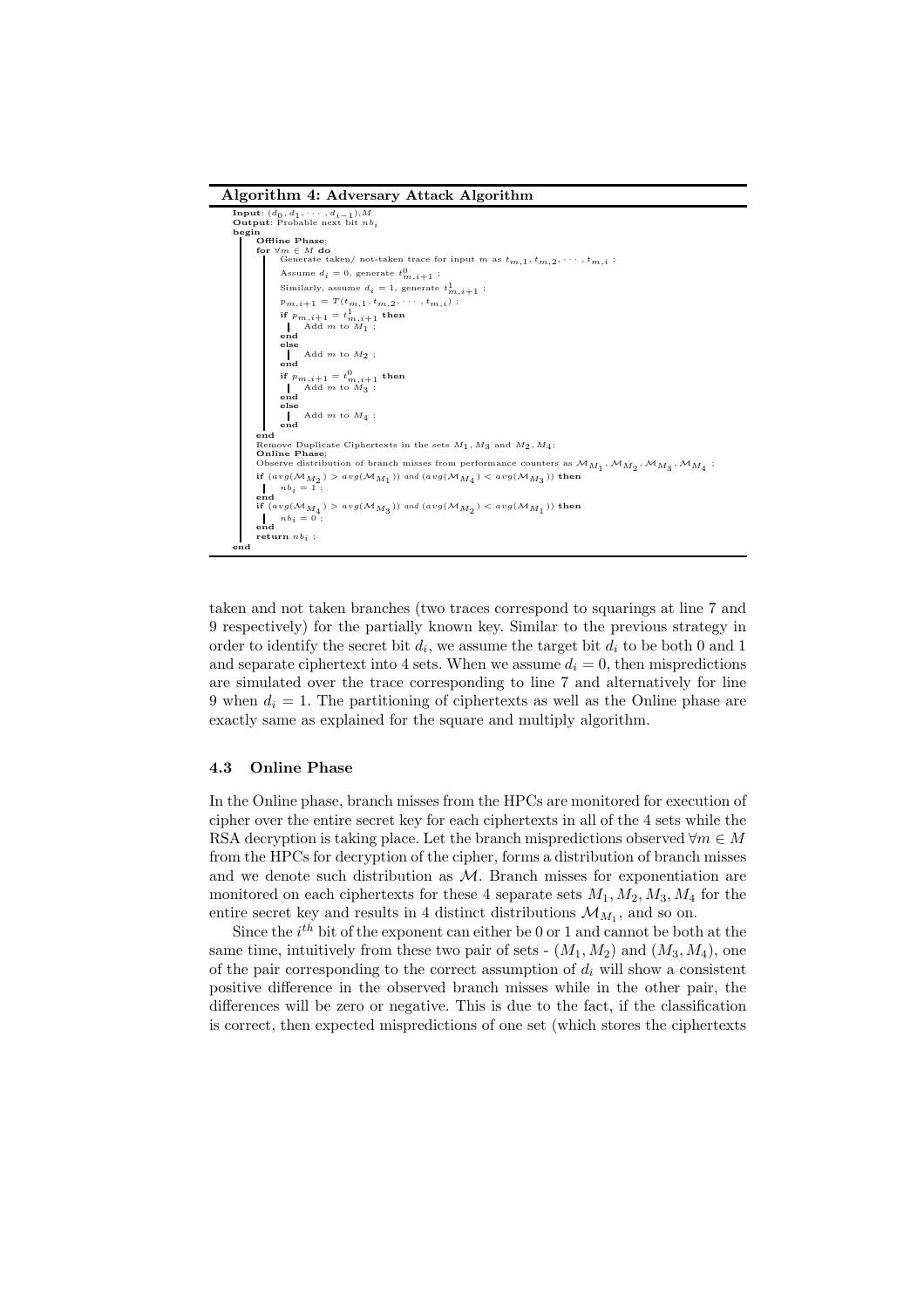causing a misprediction) should be greater than the other set. If the guess is wrong, the classification being random does not exhibit this statistics.

The probable next bit is decided following the Algorithm 4.

- $-If(avg(\mathcal{M}_{M_2}) > avg(\mathcal{M}_{M_1}))$  and  $(avg(\mathcal{M}_{M_4}) < avg(\mathcal{M}_{M_3}))$ , then the next bit  $(nb_i) = 1$
- Otherwise, if  $(avg(\mathcal{M}_{M_4}) > avg(\mathcal{M}_{M_3}))$  and  $(avg(\mathcal{M}_{M_2}) < avg(\mathcal{M}_{M_1}))$  then, next bit  $(nb_i) = 0$

# 5 Formally modelling the Success

In this section we claim that the success of correctly identifying the actual key bits can be alternatively stated as, how closely the theoretical dynamic 2-bit predictor follows the real predictor which is inbuilt in the processor.

In the Offline phase of the attack algorithm, for an assumption of the secret bit the set of ciphertexts  $M$  was separated in two disjoint sets based on the criteria whether they suffer from a simulated misprediction at the conditional reduction statement of  $(i + 1)^{th}$  squaring step. Essentially in the offline phase,

 $Pr[m_1 \in M_1] = Pr[p_{m_1,i+1} = t_{m_1,i+1}^1]$  $Pr[m_2 \in M_2] = Pr[p_{m_2,i+1} \neq t_{m_2,i+1}^1]$  (assuming  $d_i = 1$ )

and,  $Pr[m_3 \in M_3] = Pr[p_{m_3,i+1} = t_{m_3,i+1}^0]$ 

 $Pr[m_4 \in M_4] = Pr[p_{m_4,i+1} \neq t_{m_4,i+1}^0]$  (assuming  $d_i = 0$ )

Also, since we remove duplicate elements from  $(M_1, M_3)$  and  $(M_2, M_4)$  in the Offline Phase, for any input m, if  $m \in M_1$  then  $m \notin M_3$ , thus  $m \in M_4$ . Alternatively, we can say,  $\forall m \in M$ ,  $_{m,i+1}^{0}\neq t_{m,i+1}^{1}.$ 

While in the Online Phase, let  $nb_i$  be the bit which the attacker concludes to be the next secret bit by monitoring branch misses from HPCs for the corresponding plaintext sets following the attack algorithm. Let the expectation of the distribution of branch misses ( $\mathcal{M}_M$ ,  $\forall m \in M$ ) be  $\overline{\mathcal{M}_M}$ . Thus we can decide the next bit defining the following probabilities, for  $\forall m_i \in M_i, i \in 1, 2, 3, 4$  as:  $Pr[nb_i = 0] = Pr[(\mathcal{M}_{M_4} - \mathcal{M}_{M_3}) > 0 \land (\mathcal{M}_{M_2} - \mathcal{M}_{M_1}) < 0]$ 

 $Pr[nb_i = 1] = Pr[(\overline{M_{M_2}} - \overline{M_{M_1}}) > 0 \wedge (\overline{M_{M_4}} - \overline{M_{M_3}}) < 0].$  These observed mispredictions are actually affected by the deterministic algorithm of underlying real predictor of the system. Let us assume that the real predictor inbuilt in the system be R and  $(i + 1)^{th}$  bit predicted by the real predictor for the known trace is  $r_{m,i+1}$  for input m. Let the  $i+1^{th}$  branch instruction has trace  $B_{m,i+1}$ for unknown bit  $d_i$ . If  $d_i = 0$ , then  $B_{m,i+1} = t_{m,i+1}^0$ , otherwise if  $d_i = 1$ ,  $B_{m,i+1} = t_{m,i+1}^1$ . Thus we can rewrite the previous equation as

 $Pr[nb_i = 0] = Pr[(\mathcal{M}_{M_4} - \mathcal{M}_{M_3}) > 0 \land (\mathcal{M}_{M_2} - \mathcal{M}_{M_1}) < 0]$  $= Pr[(r_{m_4,i+1} \neq B_{m_4,i+1}) \wedge (r_{m_3,i+1} = B_{m_3,i+1}) \wedge (r_{m_2,i+1} = B_{m_2,i+1}) \wedge (r_{m_1,i+1} \neq B_{m_1,i+1})]$ 

#### Similarly,

$$
\begin{aligned} &\Pr[n{b_i=1}] = \Pr[(\overline{\mathcal{M}_{{M_2}}} - \overline{\mathcal{M}_{{M_1}}}) > 0 \wedge (\overline{\mathcal{M}_{{M_4}}} - \overline{\mathcal{M}_{{M_3}}}) < 0] \\ &= \Pr[(r_{m_2,i+1} \neq B_{m_2,i+1}) \wedge (r_{m_1,i+1} = B_{m_1,i+1}) \wedge (r_{m_4,i+1} = B_{m_4,i+1}) \wedge (r_{m_3,i+1} \neq B_{m_3,i+1})] \end{aligned}
$$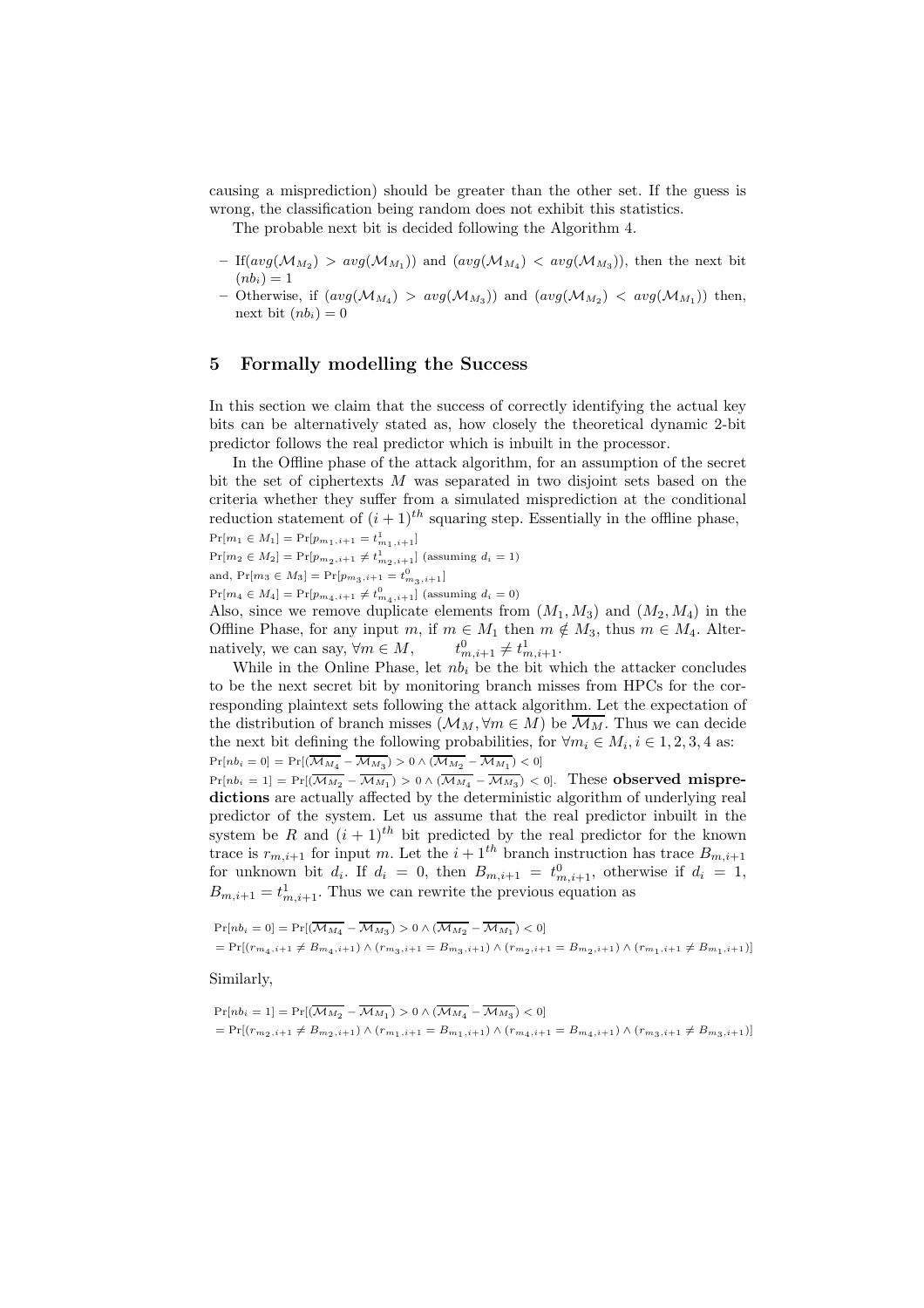Since an attacker is unaware of the underlying predictor model, the correctness of separation relies on the criteria that how closely the theoretical predictor approximates the real one. Thus the extent of correct partitioning of the random ciphertext set relies on the efficiency of the theoretical predictor model. We define the event Success as true if the maximum difference in branch misses is observed from HPCs over input sets for the correct assumption. In other words,

- − If difference in average branch miss  $(\mathcal{M}_{M_4} \mathcal{M}_{M_3}) > 0$ ,  $(\mathcal{M}_{M_2} \mathcal{M}_{M_1}) < 0$  and the secret bit is actually 0.
- − If difference in branch miss  $(\mathcal{M}_{M_2} \mathcal{M}_{M_1}) > 0$ ,  $(\mathcal{M}_{M_4} \mathcal{M}_{M_3}) < 0$  and the secret bit is actually 1. Thus,

 $Pr(Success) = Pr[nb_i = d_i] = Pr[nb_i = 0 \land d_i = 0] + Pr[nb_i = 1 \land d_i = 1]$  $= Pr[nb_i = 0 | d_i = 0] \cdot Pr[d_i = 0] + Pr[nb_i = 1 | d_i = 1] \cdot Pr[d_i = 1]$ 

If  $d_i = 0$ , we replace  $B_{m,i+1} = t_{m,i+1}^0$  in Equation 1 as,

$$
\begin{split} \Pr[nb_i=0 \mid d_i=0] &= \Pr[(r_{m_4,i+1} \neq t_{m_4,i+1}^0) \wedge (r_{m_3,i+1}=t_{m_3,i+1}^0) \wedge (r_{m_2,i+1}=t_{m_2,i+1}^0) \wedge (r_{m_1,i+1}\neq t_{m_1,i+1}^0)] \\ &= \Pr[(r_{m_4,i+1} \neq t_{m_4,i+1}^0) \wedge (r_{m_3,i+1}=t_{m_3,i+1}^0) \wedge (r_{m_2,i+1}\neq t_{m_2,i+1}^1) \wedge (r_{m_1,i+1}=t_{m_1,i+1}^1)] \\ &\hspace{3.5cm} \text{(since } t_{m_2,i+1}^0 \neq t_{m_2,i+1}^1 \text{ and } t_{m_1,i+1}^1 \neq t_{m_1,i+1}^0) \end{split}
$$

Substituting the events from Offline Phase,

$$
\Pr[n b_i = 0 \mid d_i = 0] = \Pr[(r_{m_4, i+1} = p_{m_4, i+1}) \land (r_{m_3, i+1} = p_{m_3, i+1}) \land (r_{m_2, i+1} = p_{m_2, i+1}) \land (r_{m_1, i+1} = p_{m_1, i+1})]
$$

$$
= \Pr[(r_{m, i+1} = p_{m, i+1})]
$$

Similar calculations reveal,

$$
Pr[nb_i = 1 | d_i = 1] = Pr[(r_{m,i+1} = p_{m,i+1})]
$$

Thus, combining equations we get,

$$
Pr(Success) = Pr[r_{m,i+1} = p_{m,i+1}] \cdot [Pr(d_i = 0) + Pr(d_i = 1)]
$$
  
= Pr[r\_{m,i+1} = p\_{m,i+1}]

Thus we conclude from this that the probability of success is equal to the probability that the theoretical predictor closely models the real predictor.

# 6 Experimental Validation for the Online Phase of the Attack

In this section we present the validation of previous discussion through experiments. The experiments are performed on RSA algorithm, the exponents being 1024 bits. The experiments are performed on various Intel processors like Intel Core-2 Duo E7400, Intel Core i3 M350 and Intel Core i5-3470. We illustrate our results by varying following parameters:

– Branch misses from performance counters are captured from the statistic reported by the Perf tool for executables running Square and Multiply algorithm and Montgomery Ladder algorithm using Montgomery multiplication subroutine for performing squaring and multiplications.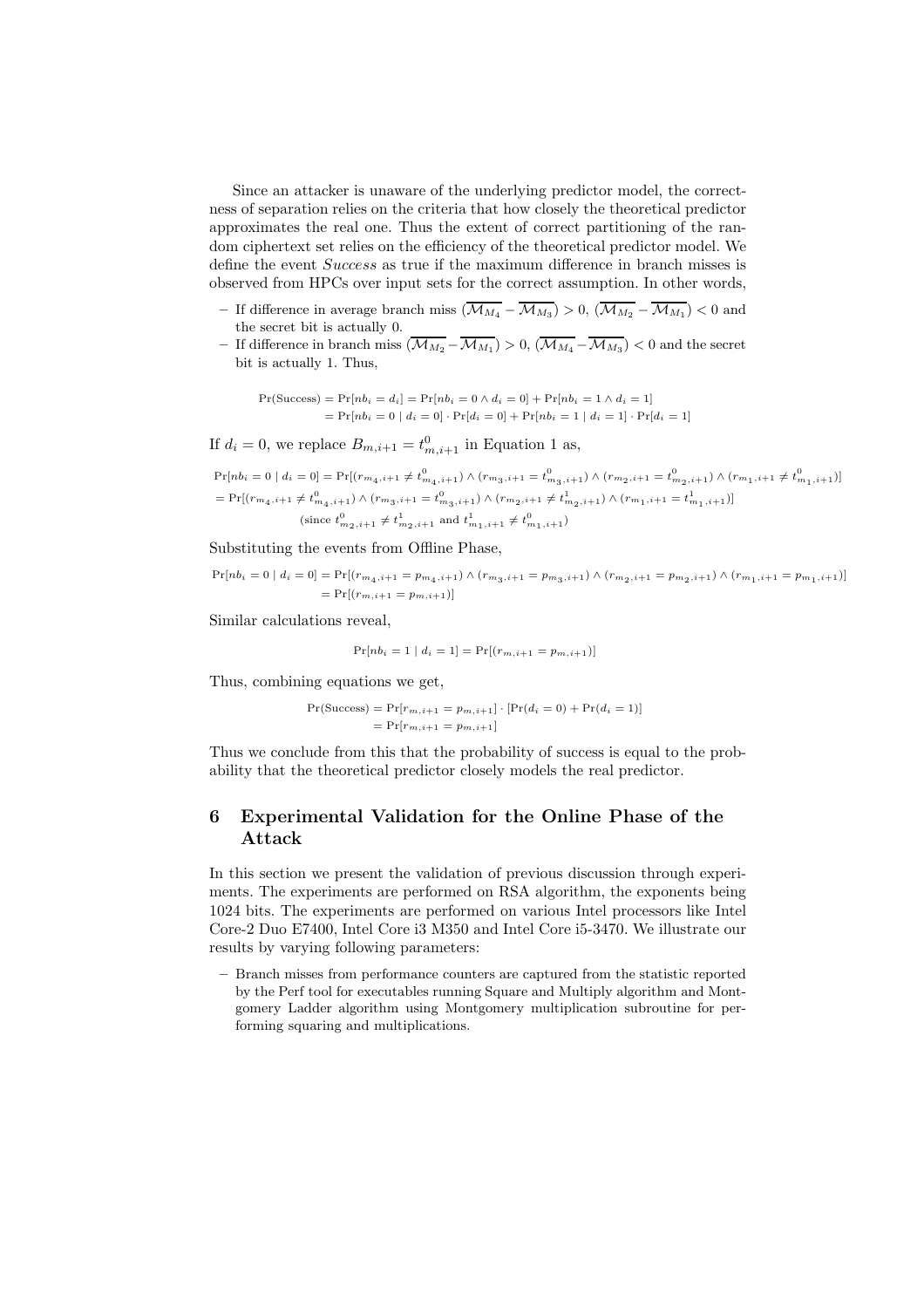

Fig. 4. Branch misses from HPCs on square and multiply correctly identifies secret bit  $d_i = 1$ . ciphertext set partitioned by simulated misses of two-level adaptive predictor

- The exponentiations are computed for random inputs of 64 bits that are randomly chosen.
- The performance counter measurements are observed over say L number of inputs. In between every iteration, we perform dummy exponentiation with randomly generated key-bits to flush the effect of the previous iterations from the predictor.
- The entire process is repeated for I number of iterations.

The offline phase of the attack separates a big pool of random inputs  $M$  into sets  $M_1$ ,  $M_2$ ,  $M_3$  and  $M_4$  based on mispredictions being simulated and results are furnished using 2-bit prediction as well as two-level adaptive predictor.

# 6.1 Experiments on Square and Multiply and Montgomery Ladder Algorithm

Initially the attack is performed on the square and multiply exponentiation implementation targeting the conditional reduction of the  $(i+1)^{th}$  squaring step. Figure 4 shows the correct and incorrect separations for all 4 sets (separated by simulations over two-level adaptive predictor) for the randomly chosen  $548^{th}$ bit location of the target key-stream. Figure 4(a) plots average branch misses observed from performance counters for each elements in set  $M_1$  and  $M_2$  (each set having  $L = 1000$  elements) and the experiment is repeated over  $I = 1000$ iterations in order to check the consistency of the output. It is evident from the figure that in most of the iterations the average branch miss for set  $M_2$  is more than the branch misses for set  $M_1$ (as expected). On the contrary, Figure 4(b) plots average branch misses observed from performance counters for each elements in set  $M_3$  and  $M_4$ . But we observe an incorrect separation as in most of this case, ciphertexts in set  $M_4$  is having lesser branch misses than in set  $M_3$ which is incorrect since theoretically it should be the reverse. Thus from this two figures, the correct exponent can be easily identified showing correct difference in branch misses.

The offline phase for Montgomery Ladder implementation slightly differs from the square and multiply algorithm as appears in Section 4.2. The separation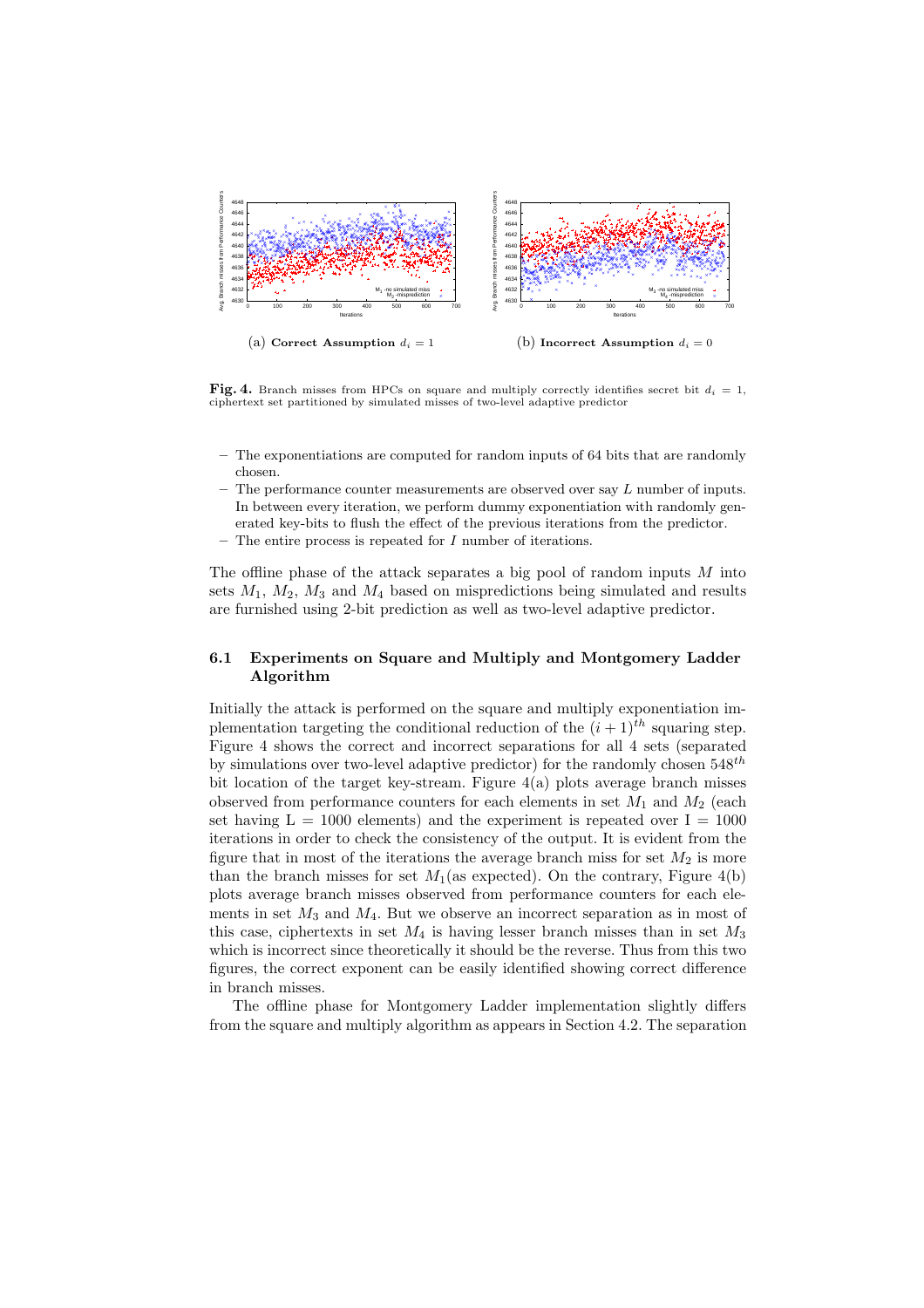

Fig. 5. Branch misses from HPCs on Montgomery Ladder correctly identifies secret bit  $d_i = 1$ . ciphertext set partitioned by simulated misses of two-level adaptive predictor

of inputs are performed based on two separate subsimulated traces, and the misprediction is simulated selecting one of them depending on the assumption of the secret bit. The online phase of the attack is carried out similar to the previous experiment having  $L = 1000$  and  $I = 1000$ . Figure 5(a), 5(b) shows the correct and incorrect assumptions of the target location for all the 4 ciphertext sets (separated by simulations over two-level adaptive predictor), which illustrates that it can identify the target secret bit correctly. In the following subsection, timing is used as side-channel instead of branch miss in the same experimental scenario but unlike branch miss, timing information fails to reveal the secret bit.

#### 6.2 Comparing timing as side-channel to branch misses from HPC

Timing side-channel as compared to branch misses will require significantly larger number of random inputs so that the adversary can identify next bit correctly. To establish our claim, similar experiments as previous has been experimented with parameters  $L = 1000$  and  $I = 1000$  and the execution time of the exponentiations over the entire secret key is monitored. Figure  $6(a)$ , (b) illustrates that there is no clear demarcation so as to identify the secret bit. The timing side-channel has to be observed on significantly huge number of inputs to observe the accuracy that the adversary is able to observe using branch misses from HPCs. Thus we conclude that branch misses from HPCs can be viewed as stronger side-channel while exploiting the vulnerabilities of public-key ciphers.

## 6.3 Variation of parameters such as Number of Inputs (L) and Iteration (I)

Figure 7, 8 shows the variation of the differences in branch misses for the 4 ciphertext sets respectively. In these experiments the ciphertext sets are separated by simulation from the 2-bit dynamic predictor. Thus, from the experimental results as illustrated in Figure 7, 8, we can conclude that the identification of secret bit requires reasonably smaller number of inputs(L) (compared to timing side-channel) and the results are consistent across several iterations(I).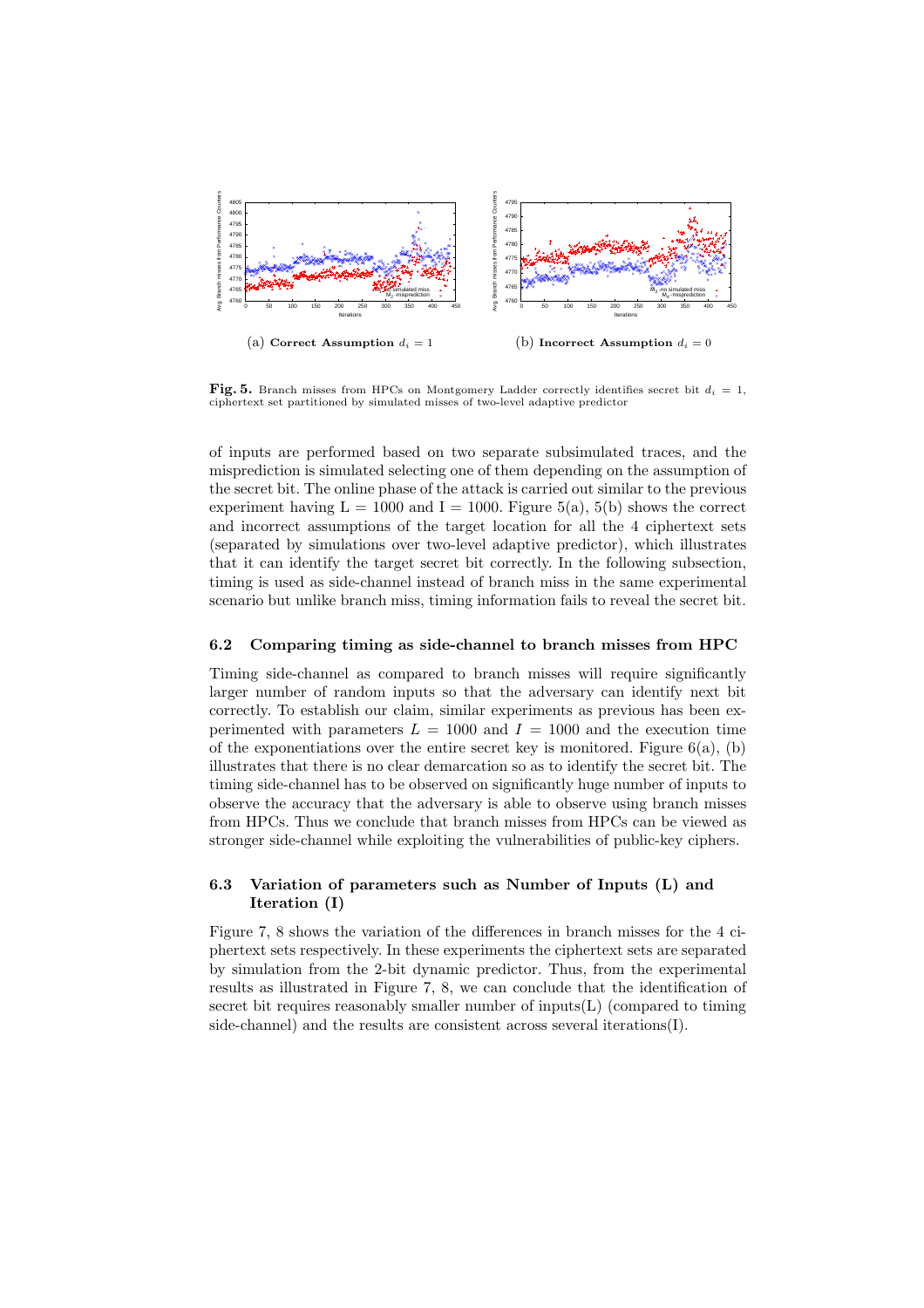

Fig. 6. No identification of secret bit is possible using timing as side-channel with  $L = 1000$  and  $I = 1000$ 



Fig. 7. Variation in the separation of branch misses for correct secret bit  $= 1$  showing positive difference for  $M_1$  and  $M_2$  with the increase in number of ciphertexts(L), I = 100



**Fig. 8.** Variation in the separation of branch misses for correct secret bit  $= 0$  showing positive difference for  $M_3$ ,  $M_4$  with the increase in number of iteration(I),  $L = 1000$ 

# 6.4 Revealing Secret Exponent in RSA-OAEP Randomized Padding Procedure

In this section, we adapt the attack model described in the Section 4 to reveal the secret exponent in the RSA-OAEP padding procedure. A brief description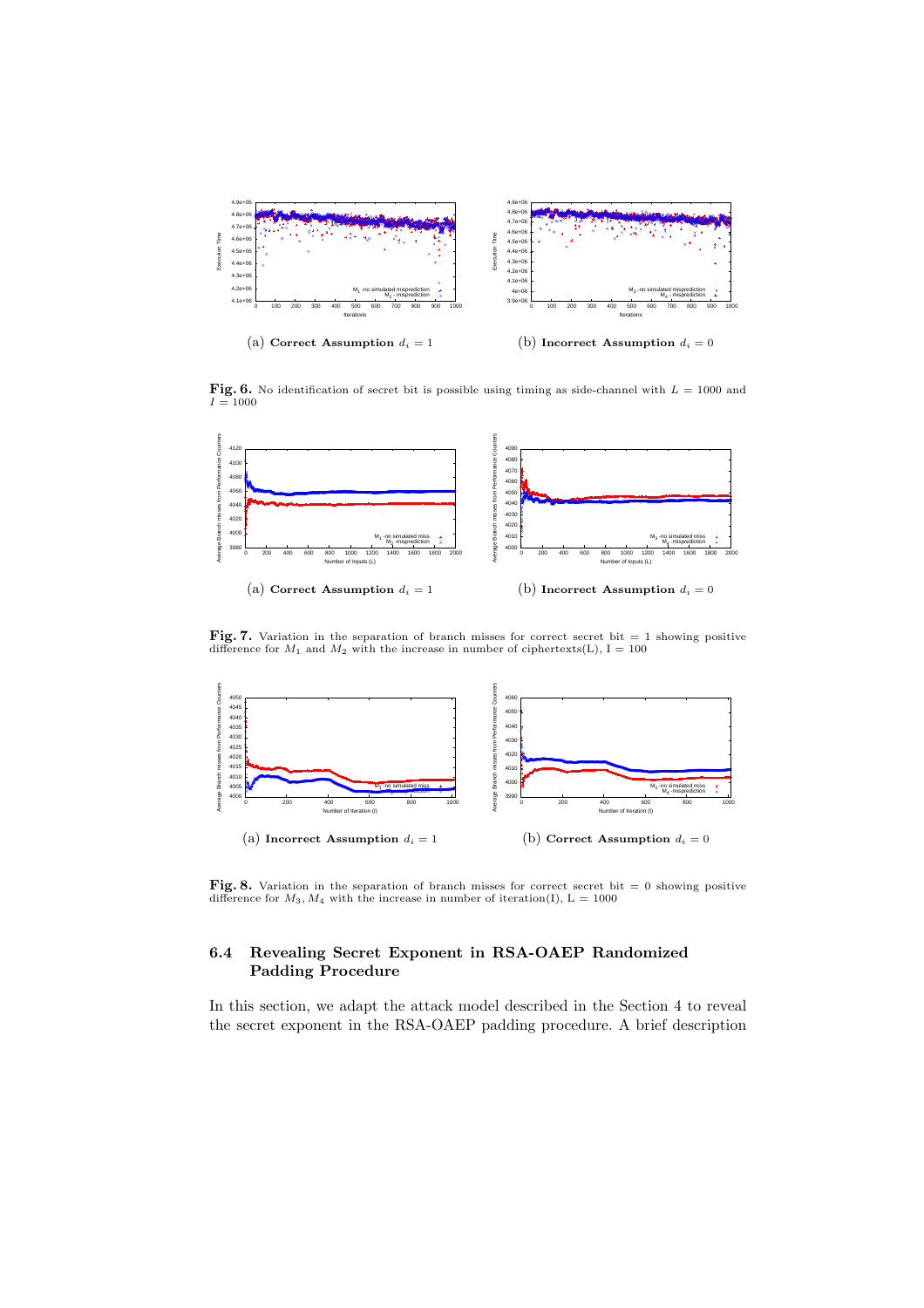

Fig. 9. Branch misses from HPCs on RSA-OAEP implementation, correctly identifies secret bit  $d_i = 1$ , ciphertext set partitioned by simulated misses of bimodal predictor

of the padding scheme is presented in Section 2.2 and we present its vulnerabilities with respect to the present attack scenario. In this paper we target the decryption phase of the RSA-OAEP algorithm. The correctness check on the decrypted input is done after the exponentiation over the secret exponent has been performed. The entire decryption and decoding is operated over a set of randomly generated ciphertexts which may not output valid messages(as they might fail to satisfy all criteria to output valid message). But in this process of the exponentiation operation, the unknown secret exponent gets leaked through branch mispredictions. The offline phase as in Algorithm 4 can be constructed for each ciphertext from the randomly generated set and the online measurements of branch misses over the separate sets eventually reveals the correct guess.

We performed the experiments with a Montgomery Ladder implementation of RSA decryption followed by the RSA padding check PKCS1 OAEP() function from the OpenSSL 1.0.0 library which performs the RSA-OAEP decoding. The experimental results for the RSA-OAEP decryption procedure is illustrated in Figure 6.4(a) and 6.4(b) which clearly shows that for the actual secret bit there is a correct separation while incorrect separation can be observed for the wrong guess. Thus it be stated that, even though Randomized message padding encryptions make ciphers semantically secure, it cannot guarantee security against this attack as the side-channel leakage through branch miss event can be intelligently exploited to reveal the individual key bits one after another, while the exponentiation operation is being performed on the secret exponent for each randomly generated ciphertexts.

# 7 Discussions

Branching and conditional statements has been first targeted by side-channel cryptanalysts exploiting timing as side-channel. There has been several countermeasures like fuzzying timestamp counters, constant time implementations which have been proposed in literature to thwart the attacks from timing variations. But in most of these countermeasures, threat exists through HPCs as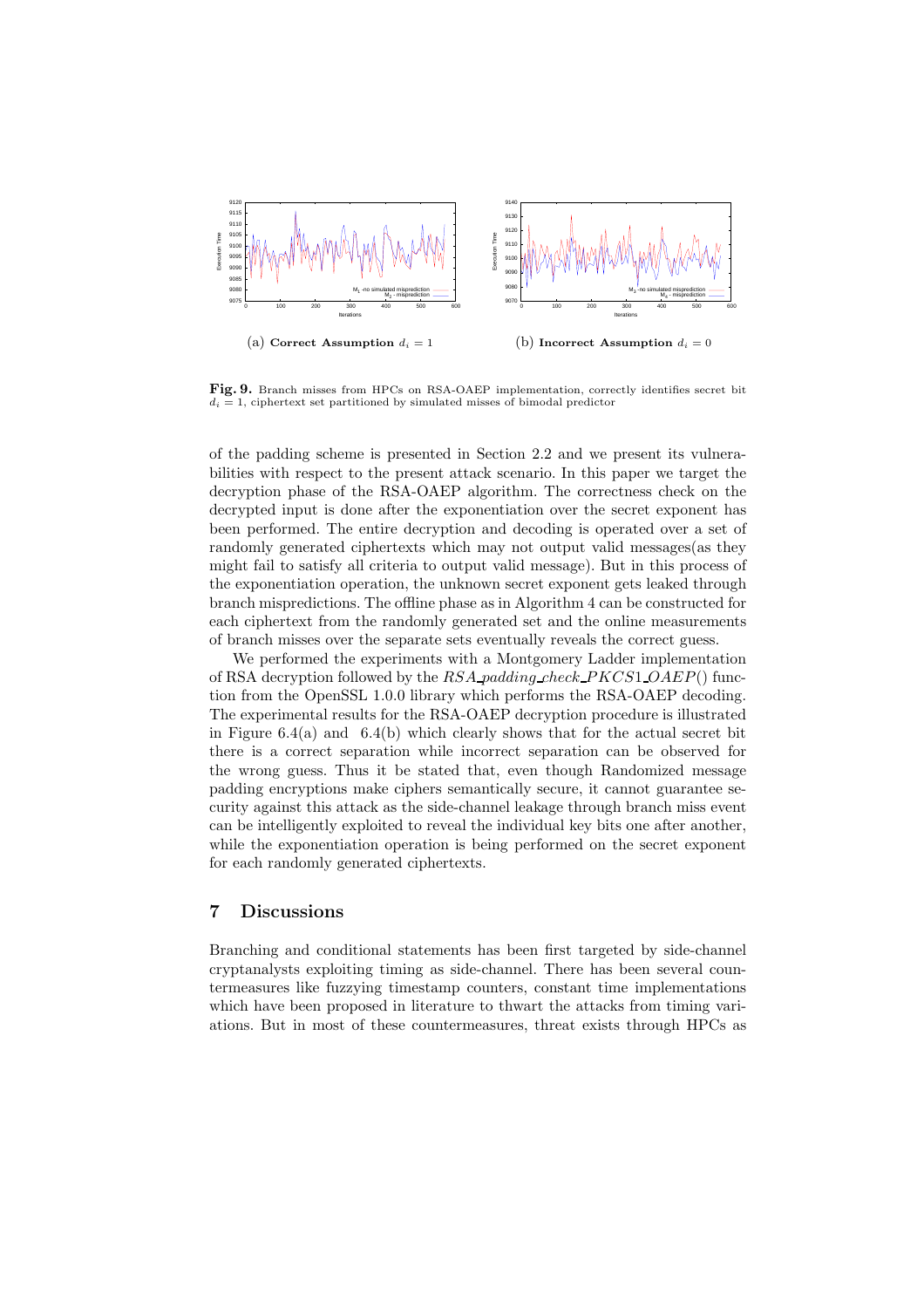side-channel since the sequence of conditional statements that are being executed remains dependent on the key bits. In the present work though we have illustrated the attacks on RSA-like asymmetric key ciphers but this work can be extended to standard Double and Add Algorithm which is used to implement Elliptic Curve Scalar Multiplication. This forms the basis of the future scope of the study. We propose some of the feasible algorithmic countermeasures which are capable to thwart the present attack:

- $-$  Our attack targets the conditional reduction statement of Montgomery Multiplication(MM) and identifies secret key bits on observing branch miss distribution over separate ciphertext sets. If input to MM algorithm is masked such that 2 random numbers are generated at runtime and inputs are modified as  $(a_r = a + r_1)$  and  $(b<sub>r</sub> = b + r<sub>2</sub>)$ , the branch predictor observes conditional branches which depend on  $r_1, r_2$ . However the final product is  $a * b$  as effect of  $r_1, r_2$  can be nullified by adding correction terms. This masking strategy will prevent the adversary from simulating branch miss, since  $r_1, r_2$  are randomly generated at run time.
- There are other implementations of RSA, like CRT-RSA, which can be more resistant against the proposed attacks, since the adversary cannot perform the necessary subsimulations without knowing the prime factors of the RSA modulus.

However in context to such implementations, the performance counters can still pose a threatening side-channel, if stronger attack models are considered. For example, if the adversary is capable of introducing a transient bit fault in the secret exponent, and observes the differences in the values of the performance counters, leakages due to the branch predictor still occurs [2].

All these experiments, show that HPCs form a threatening side-channel for the existing implementations of RSA-like public key ciphers and any such implementation which has branching statements conditioned on secret key bits are vulnerable to attacks exploiting branch misprediction information from HPCs. This side-channel should also be considered along with other well-known sidechannels like timing, power, and faults. The information provided by the Performance Counters should be possibly computed to provide the user means to access the performance, without providing a mechanism to extract secret information.

### 8 Conclusion

This paper shows that HPCs, which are used as performance monitors (watchmen) in modern computer systems can be utilized to retrieve the secret keys by reasonably modelled adversaries. The attack that we illustrate exploit the characteristics of branch predictor and show formally that the leakage of the key increases with the ability of the attacker to model the predictor more accurately. The experimental results clearly present the correct identification of the secret bits of 1024 bit RSA running on real life Intel platforms. We follow by a claim that branch misses from HPCs are indeed more significant side-channel compared to timing. For future work these experiments should be widened to model secure predictors which will inherently prevent information leakage.